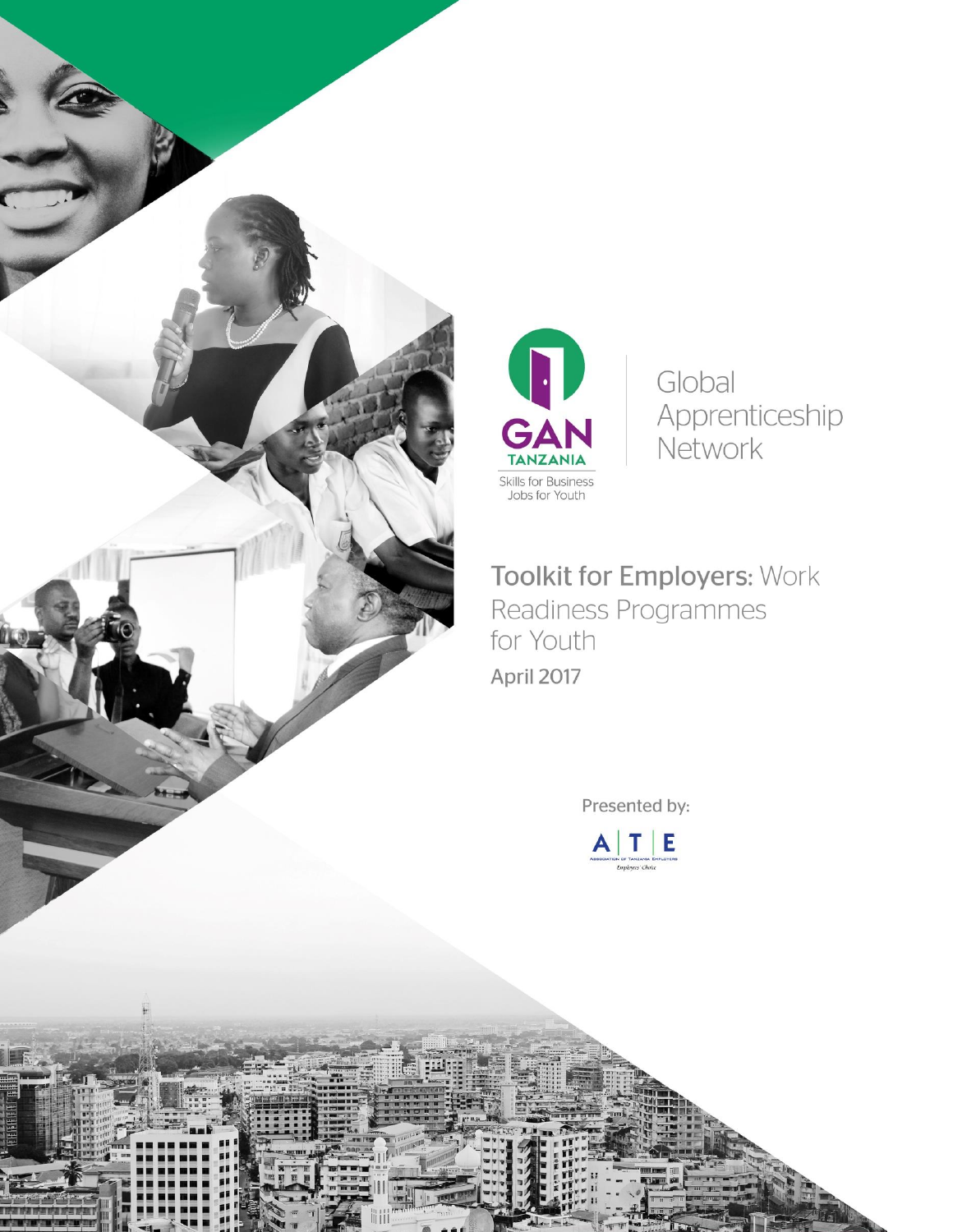# Table of Contents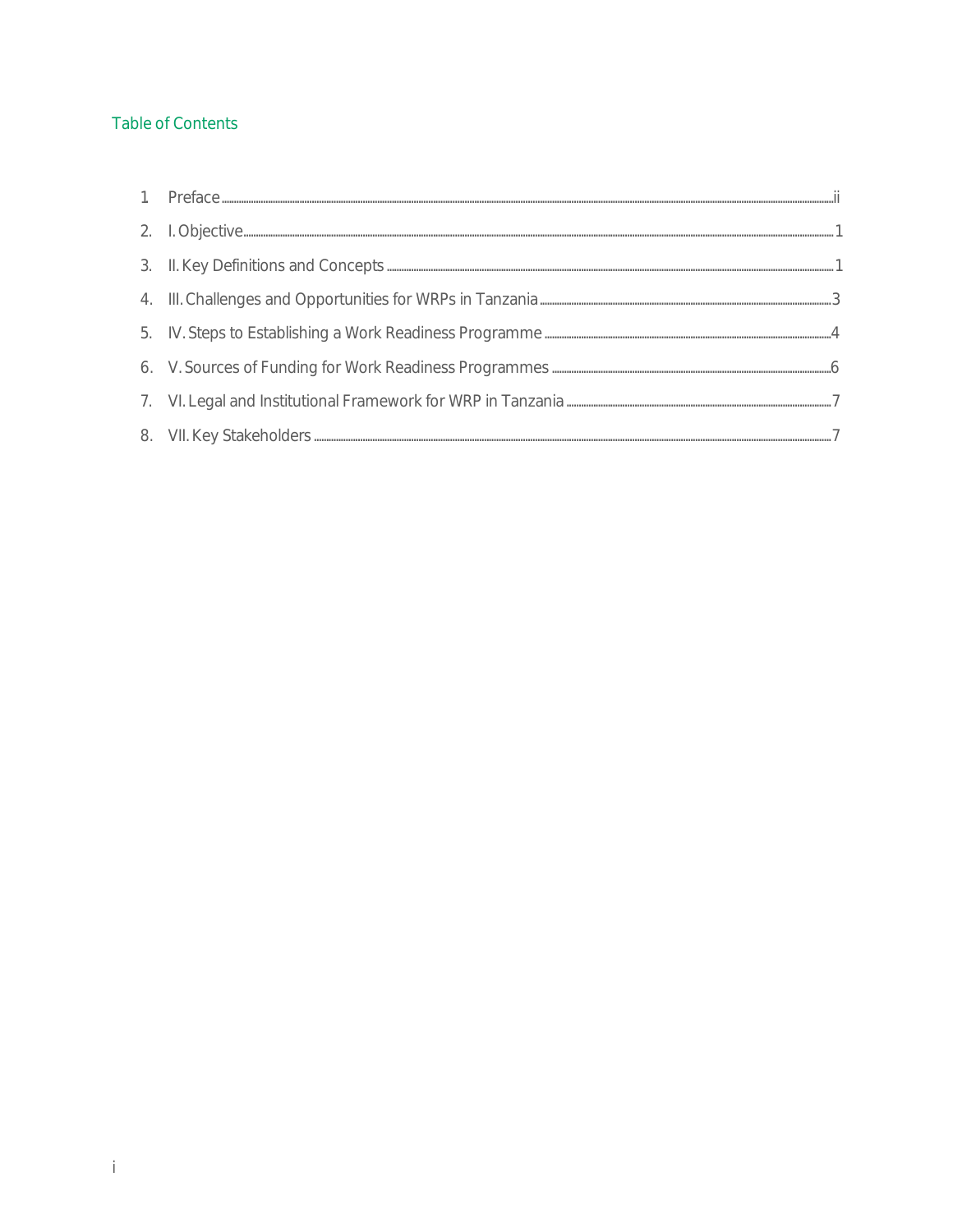#### Acronyms

| ATE          | Association of Tanzania Employers           |
|--------------|---------------------------------------------|
| GAN          | Global Apprenticeship Network               |
| <b>GNN</b>   | <b>GAN National Network</b>                 |
| ICT          | Information Communication and Technology    |
| <b>ILO</b>   | International Labour Organization           |
| <b>NACTE</b> | National Council for Technical Education    |
| OSH          | Occupational Safety and Health              |
| <b>PPP</b>   | Public Private Partnership                  |
| <b>RPL</b>   | Recognition of Prior Learning               |
| SADC         | Southern African Development Community      |
| <b>SDL</b>   | Skills Development Levy                     |
| <b>TUCTA</b> | Trade Union Congress of Tanzania            |
| <b>VET</b>   | Vocational Education and Training           |
| VETA         | Vocational Education and Training Authority |
| <b>WRP</b>   | Work Readiness Programme                    |

### <span id="page-2-0"></span>Preface

This Toolkit for Employers was developed through a partnership between the Association of Tanzania Employers (ATE) and the Global Apprenticeship Network (GAN) and was drafted by an independent consultant. Input was collected from ministries and government agencies, employers (ATE members), trade unions, development partners (i.e. ILO), and the Tanzania Private Sector Foundation during a collaborative workshop held in April 2017. This Toolkit forms part of the core guidance for Employers from the GAN National Network (GNN) in Tanzania.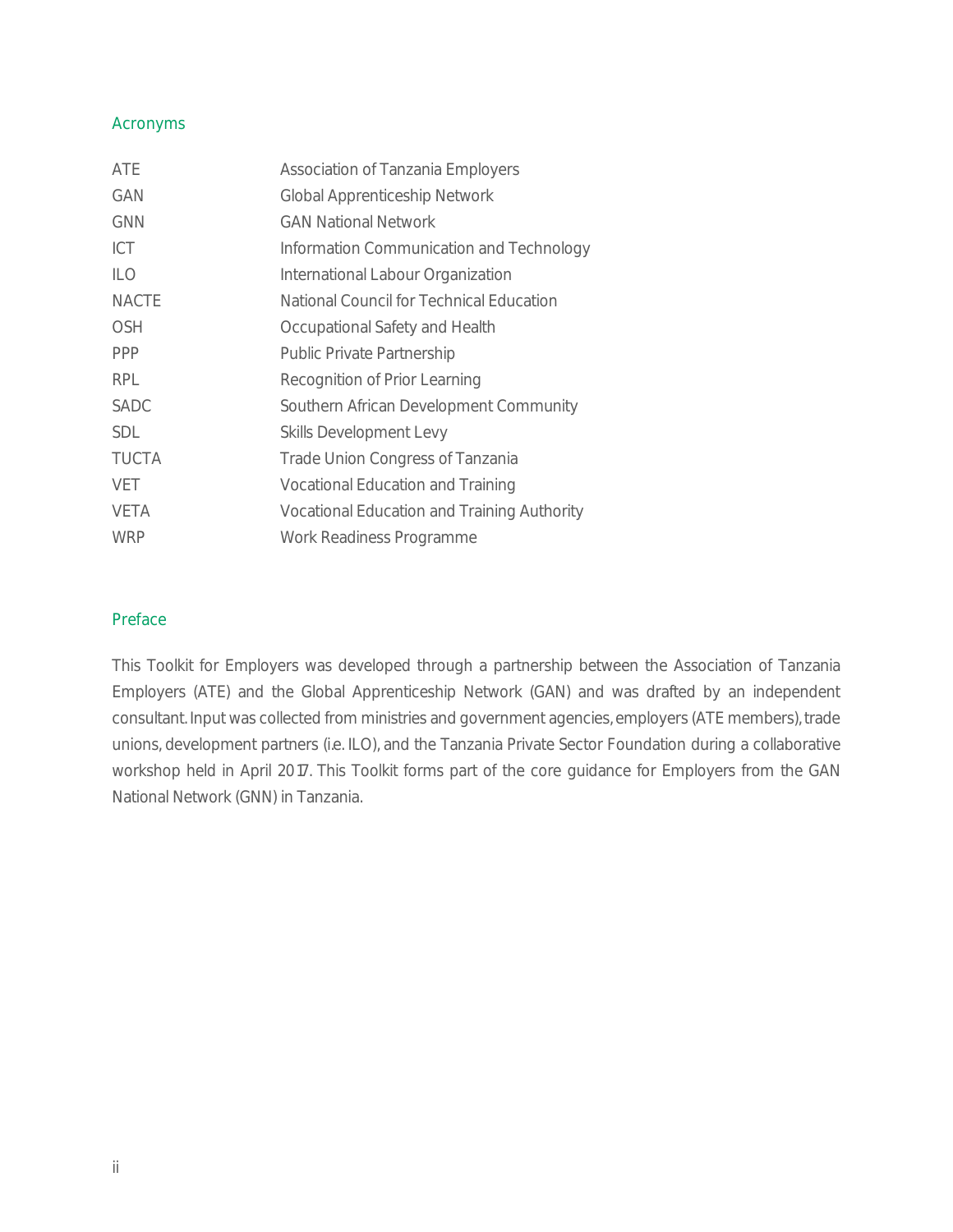### <span id="page-3-0"></span>I. Objective

The Association of Tanzanian Employers (ATE) is a consultative advisory organization on employment and labour matters in Tanzania. It represents employers in all sectors of the national economy, including Agriculture, Commerce, Industry, Mining, Banking and Finance, Oil Industry, and Utilities and Services as well as Private Security divisions.

In cooperation with the Global Apprenticeship Network (GAN), this Toolkit was developed to provide employers in Tanzania with information relevant to the provision and promotion of work readiness programmes for youth. It includes instructions on how to set up a work readiness programme, including potential sources of funding and the systems for qualification and certification in Tanzania.

It is hoped that this Toolkit will be a useful resource for employers in the establishment of work readiness programmes within their company and promotion of opportunities for youth in their economic sector.

### <span id="page-3-1"></span>II. Key Definitions and Concepts

The term Work Readiness Programme (WRP) encompasses various forms of on-the-job training, including apprenticeships, internships and traineeships. This Toolkit will use the term WRP to include the various types of on-the-job work readiness training, yet some key differences exist between the various forms, as described below. While WRP are not always exclusive to youth, the majority of WRP opportunities are offered to young people and this is the focus of this document.

Formal Apprenticeship is defined by the National Framework on Formal Apprenticeships as a form of vocational technical education/training that combines on-the-job training with institution-based learning, for specially defined competencies and work processes. It is regulated by law and based on a written contract with a compensatory payment and standard social protection coverage. A formal assessment is administered upon completion of a clearly defined accredited training program, and successful candidates are awarded a nationally recognized skills certificate.<sup>1</sup> Apprentices should be at least 14 years of age according to the National Framework on Formal Apprenticeships. Those who work in hazardous conditions, as defined by the Employment and Labour Relations Act No. 6 of 2004 and the Law of Child Act No. 21 of 2009, should be 18 years old and above.

In the past, the apprenticeship system in Tanzania consisted of one to two years of basic institutional training followed by two to three years of apprenticeship training in the industry. It was a system in which apprentices learned skills on-the-job in parallel with technical instruction from training institutions.

Currently, a new dual apprenticeship training system based on the German model has been piloted over the last five years. This system is based on dual on- and off-the-job training blocks. During the blocks at vocational training centers (which compose 40% of their time), the apprentices are released by the company to attend outreach training. During on-the-job training (where 60% of their time is spent), apprentices are issued with a log sheet so as to assign the apprentice with the tasks listed in the log sheet, through which

<sup>&</sup>lt;sup>1</sup> Prime Minister's Office: Labour, Youth, Employment and People with Disability. National Framework on Formal *Apprenticeship.* United Republic of Tanzania, April 2016.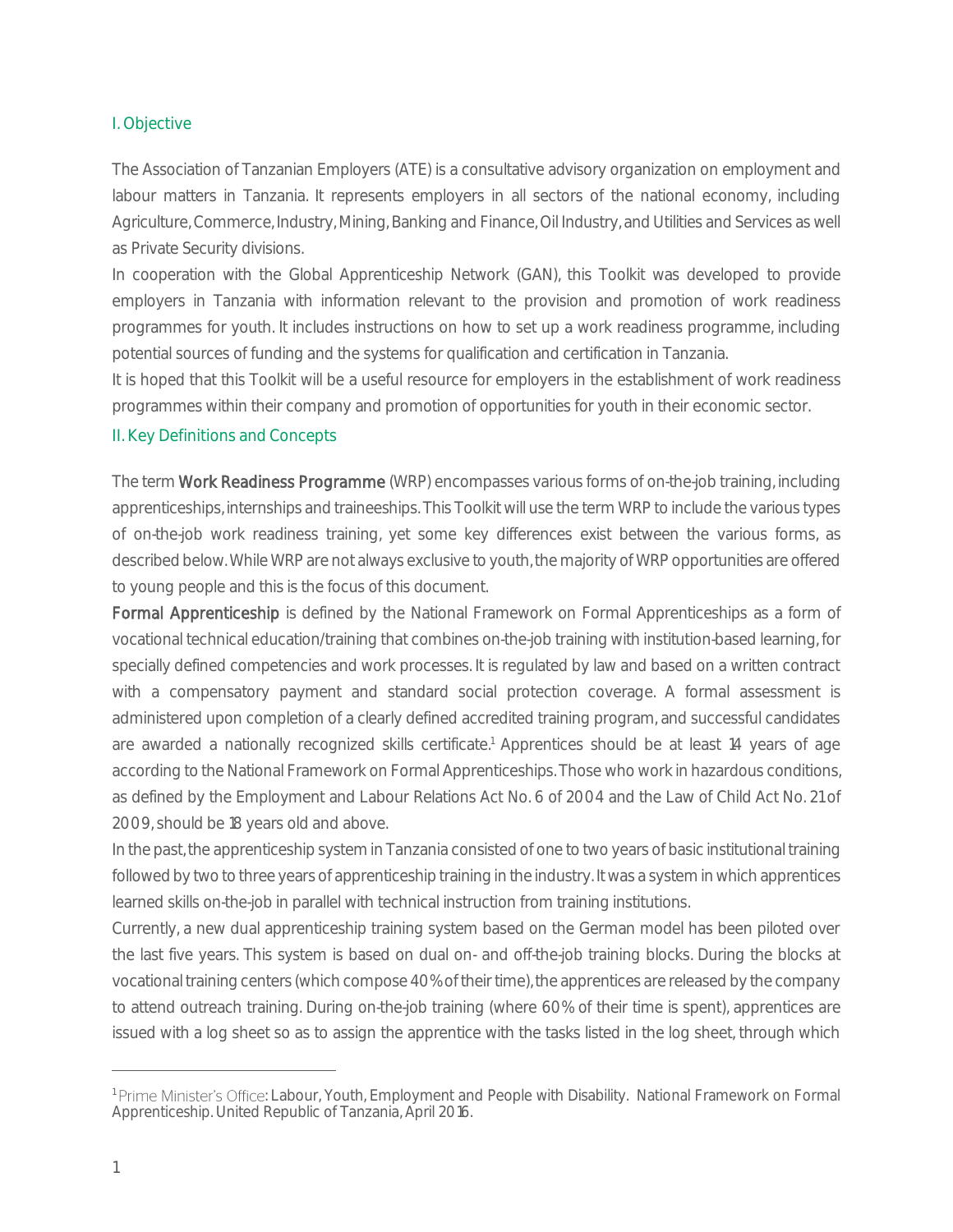the company underpins and enhances the skills that the apprentice has already acquired at the training center.

Informal apprenticeship training is provided largely in the informal economy, where a trainee enters into a written or unwritten agreement with a master craftsperson. The informal economy in Tanzania is growing faster than the formal economy and plays a major role in employing young people, with over 78% of youth informally employed.<sup>2</sup> Women tend to be overrepresented and wages are lower in this sector than the formal economy.

In Tanzania, one of the main challenges confronting informal apprenticeship has been a lack of recognition of skills learnt informally. A system of recognition of prior learning (RPL) has recently been introduced so that the skills of informal apprentices are assessed and certified through close collaboration with the International Labour Organization (ILO).

Internships are structured programmes that provide work experience for young graduates to integrate into the labour market. Internships are similar to apprenticeships in some ways, but the lack of standardization and oversight leaves the term open to broader interpretation. Tanzanian law defines an internship as a formal and temporary work placement between a host institution and intern. It aims to expose the intern to experiential learning by integrating knowledge and theory learned with practical application and skills development.<sup>3</sup> According to the National Internship Framework, interns should be between the ages of 15 and 35 years.

Traditionally, internships were provided for white collar or professional careers and apprenticeships were for trade or technical careers, but this distinction has been fading as apprenticeships are increasingly offered in many nontraditional sectors.

Some key differences between internships and formal apprenticeships include:

- Characteristics of the Apprentice/Intern: Interns are usually college or university students and graduates, high school students, or post-graduate adults. Apprentices in the formal economy, on the other hand, may or may not have previous education and are legally obliged to attend part-time vocational institutions to receive training to complement the skills being learned at the workplace.
- Degree of Regulation: Apprenticeships are regulated by the Apprenticeship Secretariat, while internships are not.
- Certification: A formal apprenticeship leads to an official certification at the end of the training, while an internship does not.

In contrast to both apprenticeships and internships, a trainee is someone who has recently been hired as an employee in the company and is learning on-the-job about the skills and qualities needed to succeed in their new position. Since a trainee is a full employee and covered under all of the provisions in the Tanzanian labour law, this document does not focus on trainees; instead it covers apprenticeships and internships.

<sup>2</sup> International Labour Organization. Labour Market Transitions of Young Women and Men in the United Republic of Tanzania. Available online at:

http://www.ilo.org/wcmsp5/groups/public/@dgreports/@dcomm/documents/publication/wcms\_329976.pdf <sup>3</sup> Prime Minister's Office: Labour, Youth, Employment and People with Disability. *First Draft: National Internship Framework.* United Republic of Tanzania, March 2017.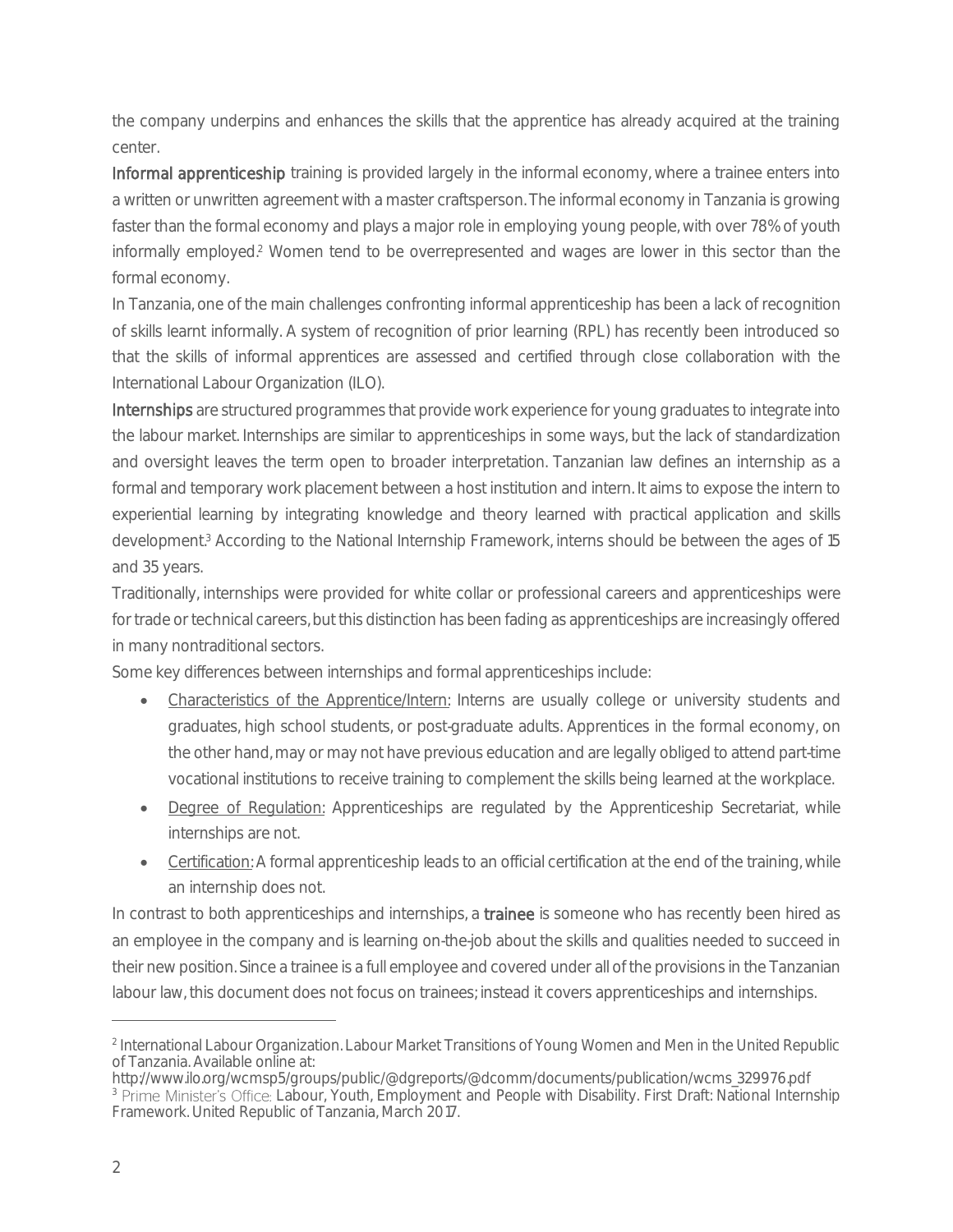Youth may also spend time at a company learning technical skills as a requirement for their University. These students are not considered apprentices, interns or trainees, and are covered under the regulations of their school or educational institution. As such, this document also does not pertain to this group.

## <span id="page-5-0"></span>III. Challenges and Opportunities for WRPs in Tanzania<sup>4</sup>

Tanzania's youth<sup>5</sup> unemployment rate is estimated at 11.7% (1.5 million) of the economically active population, with young women hit the hardest compared to men.<sup>6</sup> The 2014 Integrated Labour Force Survey found that the unemployment rate was 12% for university graduates, 10% for vocational training graduates, and 8% for tertiary non-university graduates. In addition, more than half of young Tanzanian workers (54%) are classified as "vulnerable" meaning that they face a high level of job insecurity. Young women in rural areas are especially affected, with the majority (71.4%) engaged in vulnerable employment.

Skills mismatch where there is a lack of available young people with the skills to meet existing labour market needs-and underemployment compounds the issue, with 40% of employers reporting educational deficiencies as a major obstacle to operations.<sup>7</sup> More than half (58.5%) of young Tanzanians are underqualified for their jobs, while 8.6% are overqualified.<sup>8</sup> Currently, the Ministry of Finance and Planning estimates that the vocational education and training (VET) system is estimated to supply only 12% of actual national needs.<sup>9</sup> Employers claim to face difficulties in identifying qualified apprentices, especially females. The Tanzanian government has also recognized skills shortage as a major challenge toward the achieving the Vision 2025 targets, particularly in six key sectors: agribusiness, transport and logistics, information communication and technology (ICT), tourism, energy, and construction.<sup>10</sup> Employer buy-in will be key to achieving these targets.

Employer-driven education for workers, through quality work readiness programmes - such as apprenticeships and internships - is a proven avenue to address the skills mismatch. Combining practical training with classroom learning also allows the employer to match the training with their particular needs. WRPs attract young people to an organisation and allow companies to train and to assess young workers, increasing their pool of potential qualified candidates for long term employment. According to the Tanzania National Internship Framework, WRP provide the following benefits:

<sup>5</sup> Youth in this context is defined as those between the ages of 15-35 years.

<sup>4</sup> This section was adapted from the Executive Summary of Narrowing the Skills Gap in Tanzania: A Look at Challenges and Drivers to Quality Work Readiness Programs for Youth. Global Apprenticeship Network, 2017.

<sup>6</sup> Tanzania National Bureau of Statistics. Integrated Labour Force Survey Analytical Report of 2014. Dar es Salaam: Tanzania National Bureau of Statistics. 2015.

<sup>7</sup> Hong Tan, Sajitha Bashir, Nobuyuki Tanaka. Skill Use, Skill Deficits, and Firm Performance in Formal Sector Enterprises: Evidence from the Tanzania Enterprise Skills Survey. Washington, DC: World Bank Group, Education Global Practice Group. 2016.

<sup>&</sup>lt;sup>8</sup> International Labour Organization. Labour Market Transitions of Young Women and Men in the United Republic of Tanzania. Available online at

http://www.ilo.org/wcmsp5/groups/public/@dgreports/@dcomm/documents/publication/wcms\_329976.pdf <sup>9</sup> Government of Tanzania. National Five Year Development Plan 2016/17 - 2020/21: Nurturing Industrialization for Economic Transformation and Human Development. Dar es Salaam: Ministry of Finance and Planning. 2016. <sup>10</sup> Prime Minister's Office: Labour, Youth, Employment and People with Disability. National Framework on Formal *Apprenticeship.* United Republic of Tanzania, April 2016.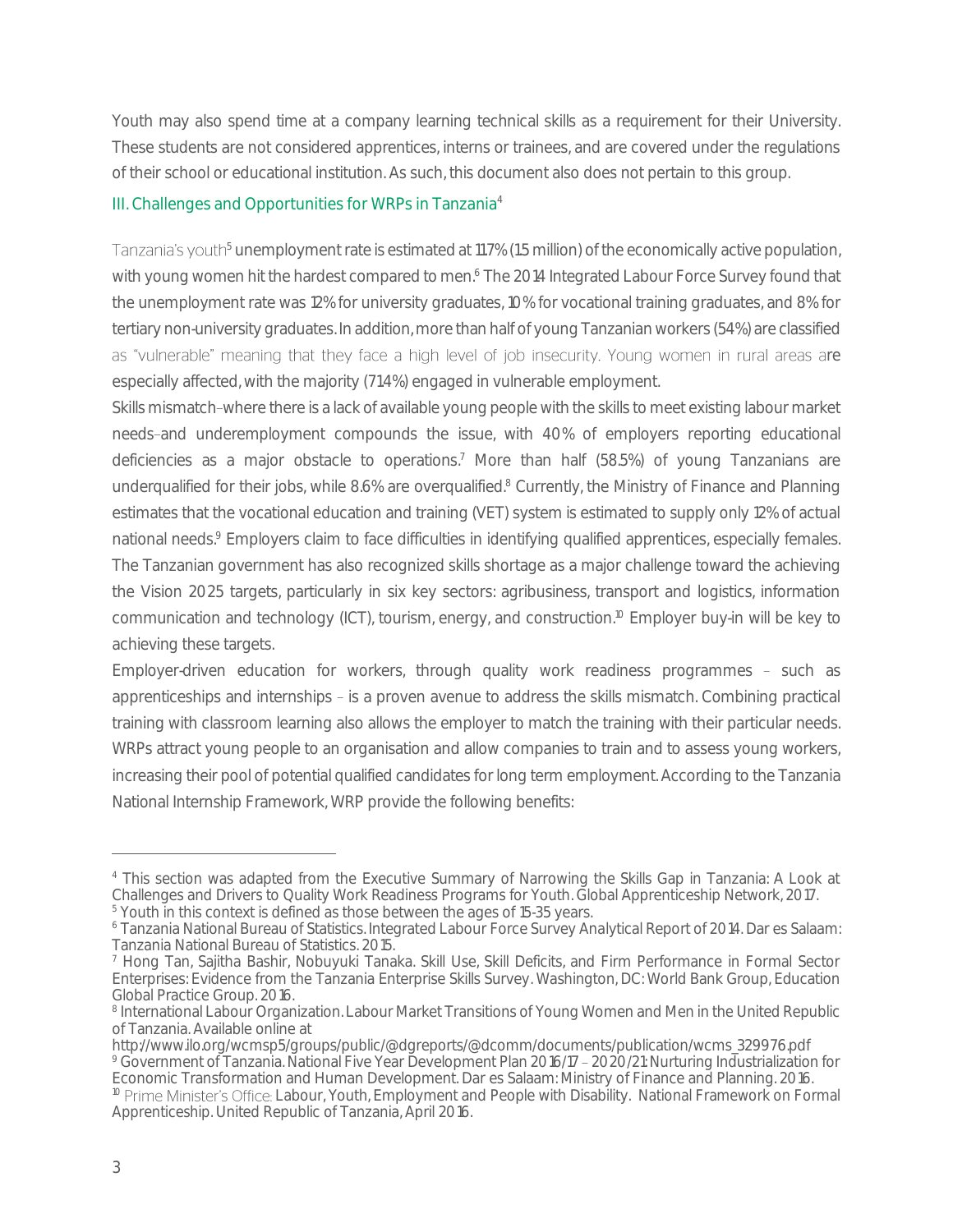- Reduce the shortage of qualified and skilled workers by equipping graduates with relevant work experience;
- Provide new sources of creativity for companies by tapping the knowledge and skills from the youth;
- Improve the employability of unemployed graduates and strengthen the economy;
- Inform training institutions on the labour market skills demand in order to keep their curricula current; and
- Increase awareness of job and career opportunities among graduates.

A 2014 study sponsored by the Planning Commission of the President's Office on national skills development, particularly in services and technical manufacturing areas, recommended public-private partnerships (PPP) on apprenticeships and internships to address the issues of skills mismatch and vulnerable employment. Employer-driven programs such as the GAN National Network (GNN) in Tanzania, that help people develop the skills needed by local businesses, can help address these employment challenges facing employers and young people in Tanzania.

## <span id="page-6-0"></span>IV. Steps to Establishing a Work Readiness Programme<sup>n</sup>

The level of benefit to employers and youth directly depends on providing a quality WRP that ensures the apprentice/intern is informed about their social and labour rights, their responsibilities toward the company and any health and safety risks in the workplace. A quality WRP displays the following characteristics: (a) a written agreement that identifies the learning objectives; (b) the assignment of a supervisor or mentor to oversee the achievement of these objectives; and (c) a method of evaluating the progress and quality of the WRP.<sup>12</sup>

Below is a description of the basic steps involved in establishing a WRP within a company:

# 1. Strategy: Preparing to take on an Apprentice/Intern

Developing a quality WRP in a way that is strategic for the company, the youth and the economy as a whole begins with the following steps:

- Conduct an internal assessment of the company's skills needs, capacity for training and supervision, and available funding, as well as the roles that may be filled by an apprentice/intern.
- Link the WRP to the overall goals of the company in order to ensure that the programme meets the long term needs of the company.
- Establish a structured linkage between training institutions, government and employers, as a clear and streamlined relationship between all parties will help ensure the smooth provision of WRPs. While training institutions focus on basic skills, the workplace focuses on fine tuning and sharpening

<sup>&</sup>lt;sup>11</sup> Adapted from the 2014 Employers' Guide to Quality Internships by the European Youth Forum (Ibid.) <sup>12</sup> Pall, Allan and Georgallis, Marianna. An Employers' Guide to Quality Internships: Experiences that Work for your Company and Young People. European Youth Forum. 2014. p.7. Available from <http://www.youthforum.org/assets/2015/03/Employers-Guide-Quality-internships1.pdf>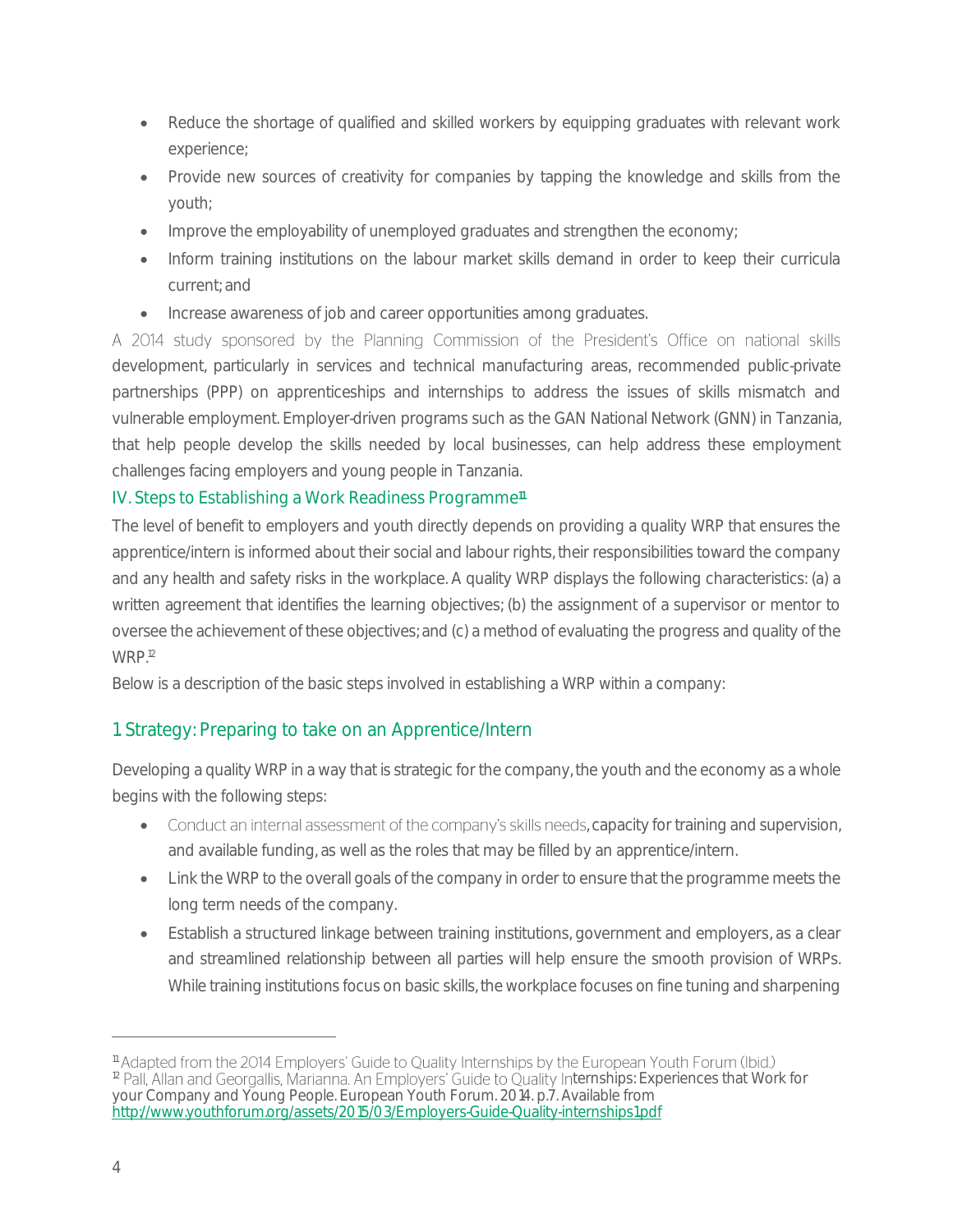the youth's abilities. Ideally, the training curriculum would be demand driven and developed not only by the government and training institution, but also with input from employers regarding their needs and the skills that foster success in the workplace.

## 2. Clarity: Engagement and Orientation of the Apprentice/Intern

A clear description of the expected tasks and written learning goals will help both the employer and the apprentice/intern to understand and agree on the expectations and objectives of the apprenticeship. This is often documented in a Work Contract, which is described further in the Tanzania GNN Employer Code of Conduct. Provisions may include:

- The duration of the apprenticeship, hours of work and occupational safety and health (OSH) considerations;
- Information about allowances and other benefits:
- A clear and detailed description of expected tasks, including roles and expectations of both the youth and the mentor;
- Human resource considerations, including non-discrimination and anti-harassment;
- A method of recording attendance (such as a logbook); and
- Performance evaluation procedures and recognition of efforts.

Managing a work readiness programme well ensures that the apprentice/intern is a valuable contributor to the company and effectively improves their skills. This begins with a detailed orientation, which will help ensure the apprentice/intern acculturates to the company's values, management style and job tasks.

## 3. Structure: Management of the WRP

One of the most important factors in the success of a WRP is appointing a mentor who is willing and engaged in providing guidance to the apprentice/intern throughout their time at the company. This will help the youth to grow in understanding their role and maximize their effectiveness. A good mentor will:

- Work with the apprentice/intern to establish clear learning objectives and performance evaluation criteria;
- Meet with them regularly to discuss questions and complaints; and
- Assess their progress at predefined intervals and reinforce their motivation.

While apprentices may be called trainees at the workplace and students at the education/training institutions, the National Framework on Formal Apprenticeships stipulates that apprentices should be regarded as employees at the company, since they engage in production and spend considerable time working for the employer. This means that while they would not be considered an employee regarding tax purposes, they should be protected under the existing labour legislations and regulations. Interns, on the other hand, may not necessarily be considered employees according to Tanzanian labour law, but good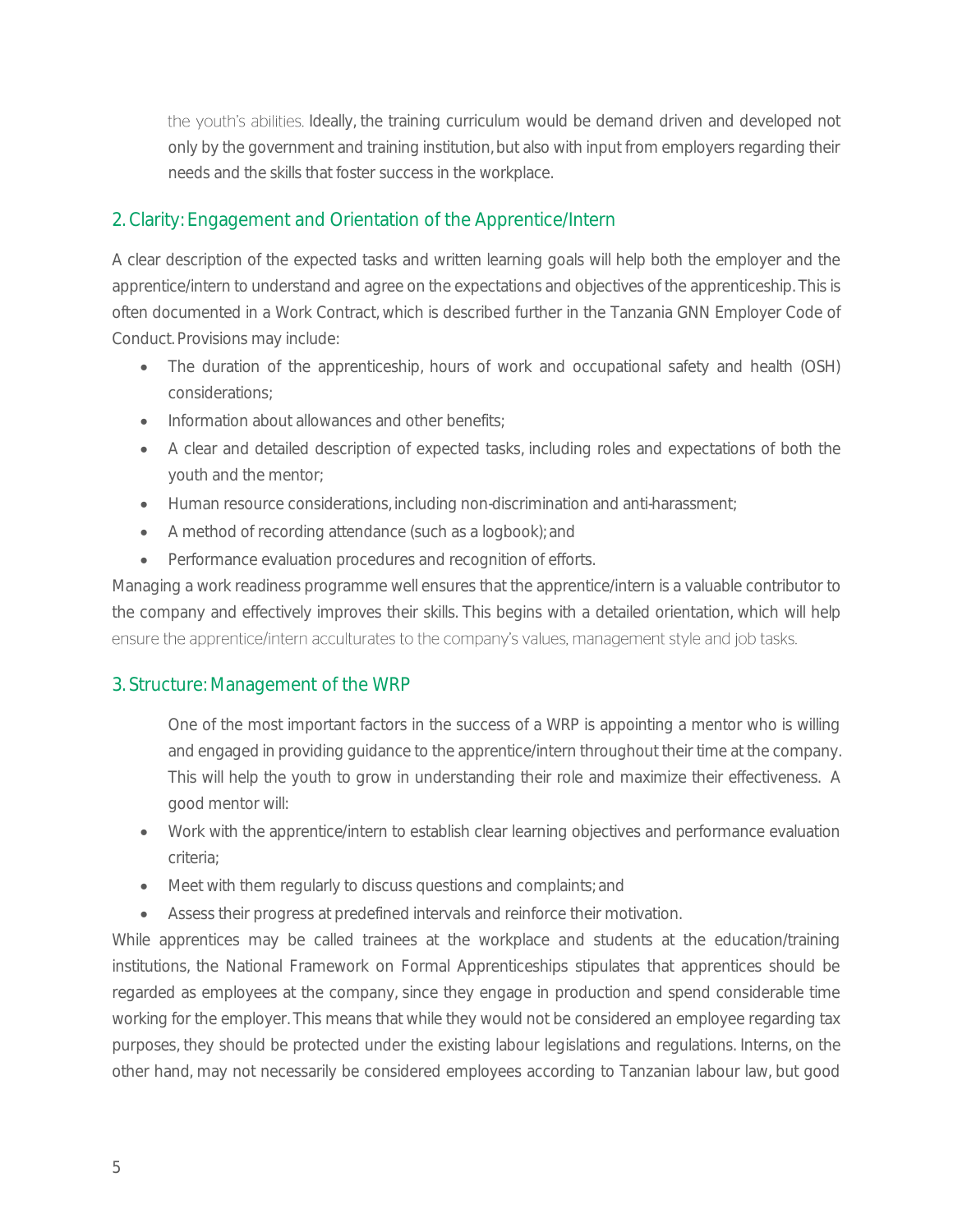practice dictates that they should be provided with basic compensation and social protection benefits, in order to maximize the effectiveness of the internship arrangement.

Youth face many barriers in accessing WRPs, including struggling to pay their monthly living expenses. The provision of sufficient compensation for their living expenses not only allows the apprentice/intern to dedicate the necessary time and attention to perform well at their job, but a well-trained youth may become a valuable future employee. Investing in WRPs, in many ways, is an investment into the company.

# 4. Improvement: Evaluating the Work Readiness Programme

Ongoing performance evaluations will help to ensure that the learning objectives of the WRP are being met and that the youth is performing all of their assigned tasks. This includes their work etiquette and attitudes toward work, as well as their skills and knowledge. Performance evaluation should be a continuous process, however a midterm and final assessment can be done to explore opportunities for long term employment. Questions that may be asked during the performance evaluation may include:

- How well has the apprentice/intern met the learning objectives?
- What projects have they completed or contributed to?
- What have they learned that makes them more prepared for the labour market afterward?
- How well have they performed as a member of the staff?
- $\bullet$  In what areas do they have room for improvement?<sup>13</sup>

### <span id="page-8-0"></span>V. Sources of Funding for Work Readiness Programmes

Employers, apprentice/intern guardians, and the government all contribute toward cost sharing arrangements for WRP. In Tanzania there are two main types of funding mechanisms for WRP:

- 1. Independent funding, where private companies use internal funding arrangements to engage apprentices according to the national framework; and
- 2. According to provisions in the final draft of the National Internship Framework, the Government of Tanzania provides financial incentives provided for specific priority areas of training. Companies or students can apply for funding after meeting set criteria and accreditation standards, and the amount is determined through dialogue, based on running unit costs. Companies that have paid into the Skills Development Levy (SDL) fund for two consecutive years, which is a levy on companies' payroll in the amount of 4.5% (recently reduced from 6%), are eligible according to the Finance Act 2013. They can receive a flat-rate lump sum per apprentice per academic year after submitting a progress/final support, and application documents should be submitted at least three months before the beginning of the apprenticeship programme.<sup>14</sup> Because internships are a form of on-the-job training, the National Internship Framework stipulates that these funds are not only for apprenticeships, but internships as well.

<sup>13 2014</sup> Employers' Guide to Quality Internships by the European Youth Forum. p.16. (Ibid.)

<sup>14</sup> See Section 13 of the National Framework on Formal Apprenticeships for more information.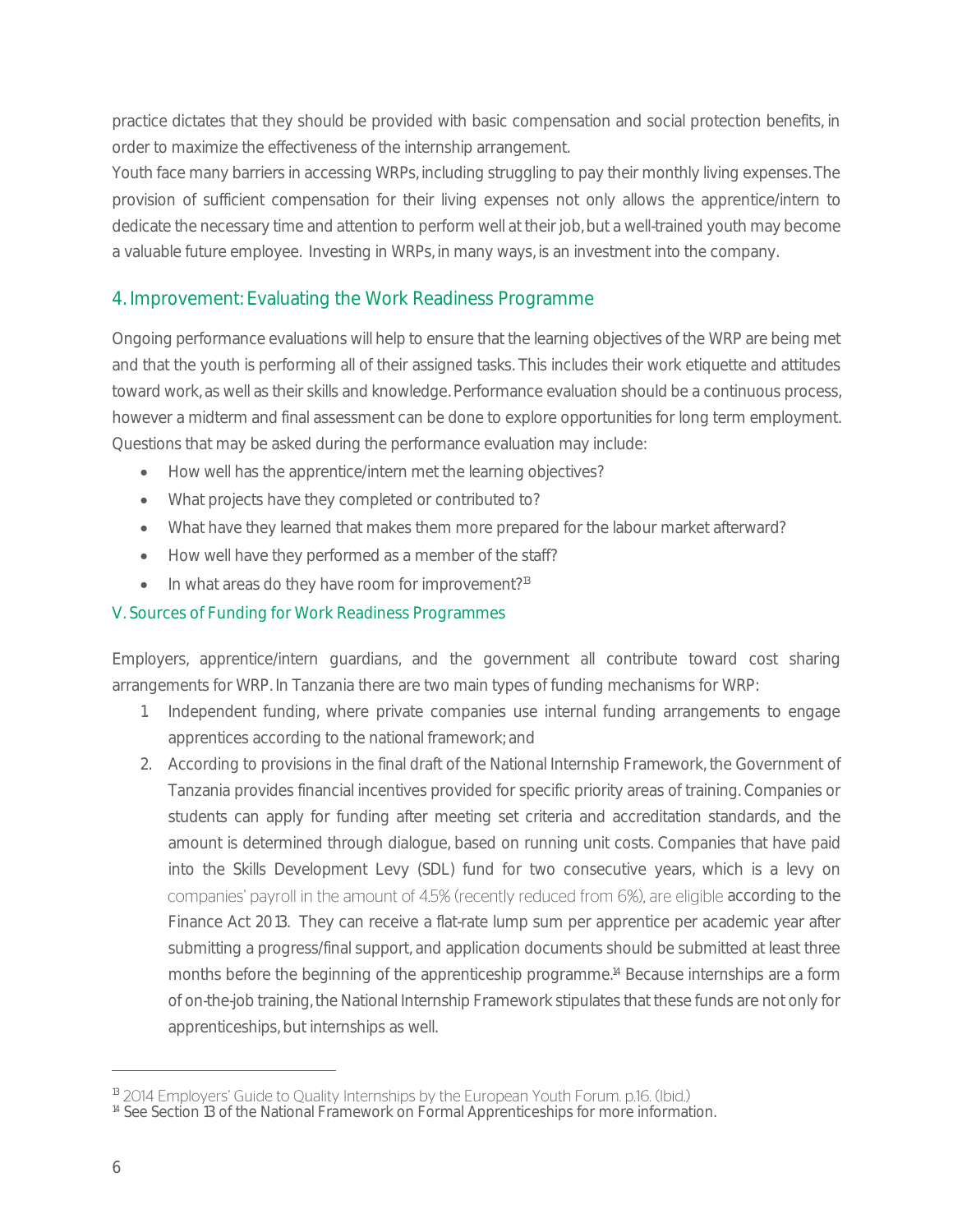Apprentices also pay tuition to the training institutions to cover the costs of the educational portion of their training. Scholarships for the tuition at training institutions may be awarded to apprentices from the Apprenticeship Secretariat, and the Apprenticeships Committee determines the criteria for awarding the scholarships.

Other sources of private funding for WRP, which cover specific topics or sectors in Tanzania, include development partners and individual private companies.

## <span id="page-9-0"></span>VI. Legal and Institutional Framework for WRP in Tanzania

Apprenticeship training has a long history in Tanzania, dating back to the 1940 Apprenticeship Ordinance when skills development was provided through government trade schools. Today, the Ministry responsible for labour and employment works to promote Tanzania's work readiness programmes through the TVET institutions (National Council for Technical Education [NACTE] and the Vocational Education and Training Authority [VETA]) in partnership with employers.

The two key national frameworks pertaining to the provision of WRP in Tanzania are the final drafts of the National Framework on Formal Apprenticeships, and the National Internship Framework. These frameworks set out the relevant policy guidelines on the provision of apprenticeships and internships, including coordination, quality assurance, rights and obligations, recruitment, training, working conditions, funding mechanisms and quality assurance mechanisms.

The Government of Tanzania also launched a "Five-Year Development Plan (2016/17 - 2020/21)" as a response to seize opportunities for industrialization in a rapidly evolving environment. The plan includes specific targets leading up to a minimum of 30,000 placements annually by the financial year 2025/26.

For those youth who have proficiency and previous experience in the relevant skills for their sector or industry, but do not necessarily have the formal education or certification, SADC countries (including Tanzania) are working toward a Recognition of Prior Learning (RPL) system. This would provide a framework on the validation and certification of skills that are acquired formally or informally. The RPL in Tanzania is currently being used to identify skills gaps and adapt training needs accordingly.<sup>15</sup>

## <span id="page-9-1"></span>VII. Key Stakeholders

A variety of stakeholders, including national associations and international organizations, contribute to the provision of WRP in Tanzania.

- 1. Government of Tanzania has developed the policy and legal framework to guide the provision of apprenticeships and internships. They also coordinate, monitor, and accredit WRP through NACTE and VETA, and provide funding through the SDL fund.
- 2. Host Employers/Institutions ensure that the WRP is implemented according to national law and policy and incorporated into human resource development plans. They enter into a work contract

<sup>&</sup>lt;sup>15</sup> International Labour Organization. Recognition of Prior Learning: Key Success Factors and the Building Blocks of an Effective System. Available online at:

http://www.skillsforemployment.org/wcmstest4/idcplg?IdcService=GET\_FILE&dID=202986&dDocName=WCMS TEST4\_142654&allowInterrupt=1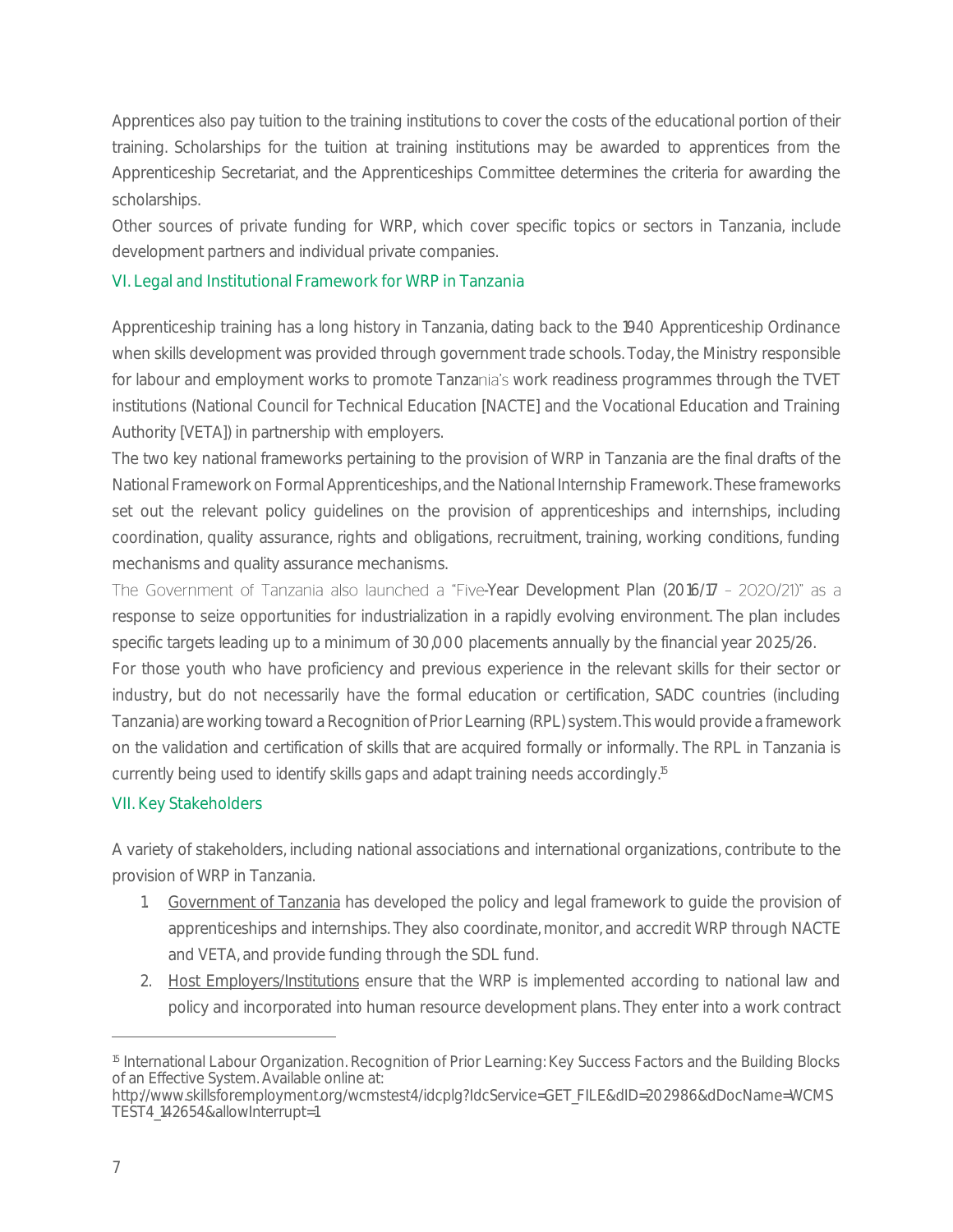with the apprentice/intern and assign a mentor to supervise and support the youth during their time at the company. Employers also monitor and evaluate the progress of the WRP, and many companies hire the apprentice/intern after their training is completed.

- 3. Education and Training Institutions work with employers and government to provide technical training and education for youth. They also provide career guidance and work to integrate their curricula with the skills needs in the labour market.
- 4. Employers' and Workers' Associations, such as ATE and the Trade Union Congress of Tanzania (TUCTA), participate in coordination, development, implementation, monitoring and evaluation of WRP. They also promote WRP through social dialogue, advocacy, and lobbying. Employers should be instrumental in identifying skills needs in the member companies.
- 5. Global Apprenticeship Network (GAN): GAN is a coalition that provides an opportunity for various stakeholders, including employers, government, international entities, and individuals to network and coordinate in the promotion of work readiness programmes. Tanzania participates with the GAN through the Tanzania GAN National Network (GNN), which is managed by ATE.
- 6. International Organizations and Development Partners are supporting efforts to promote WRP in Tanzania. They also set international standards and guidelines and offer programmes to support the provision of work opportunities for youth.
- 7. Youth-led Organizations are the platform for the youth to raise their concerns and interests to be intervened by the government.